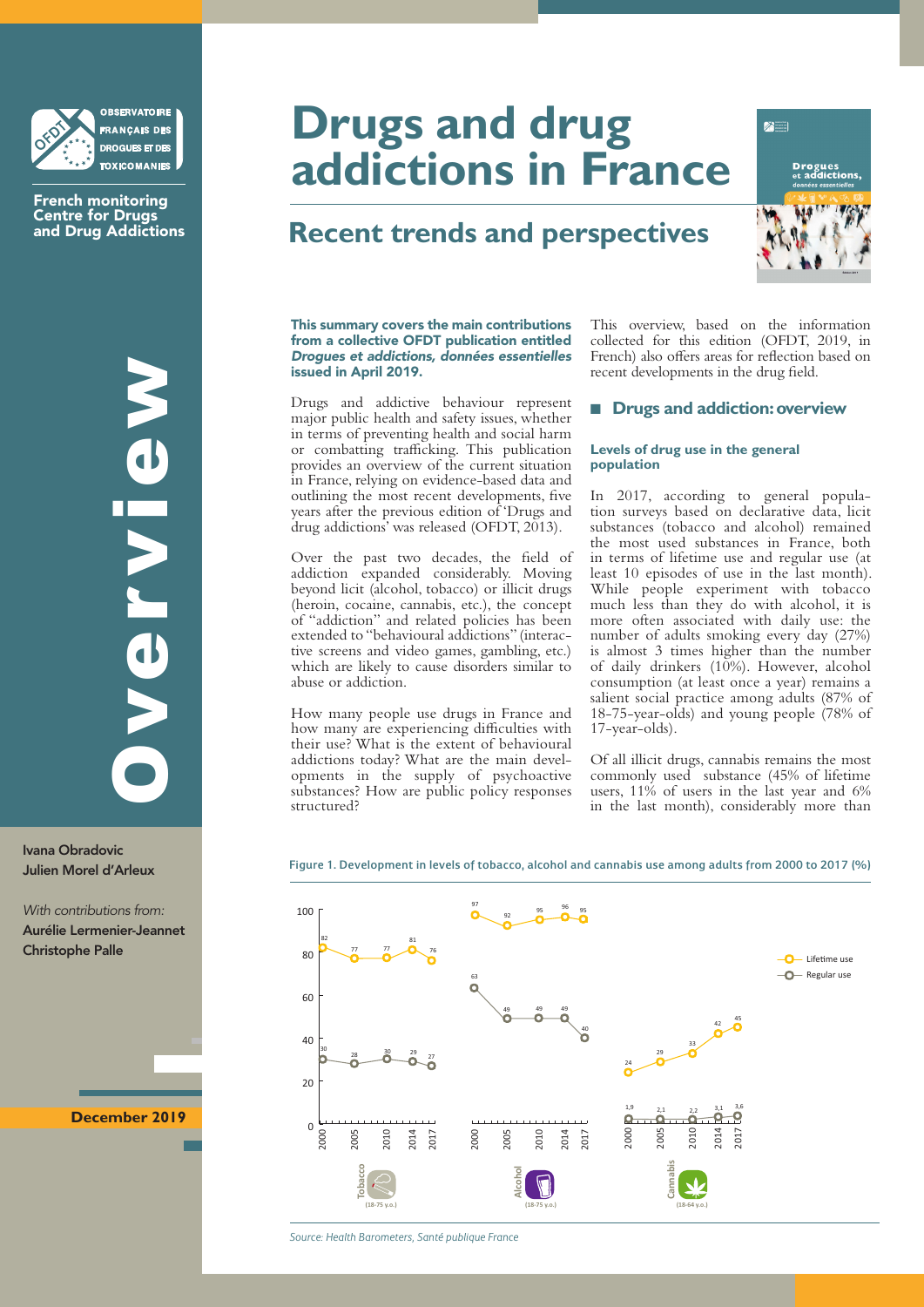cocaine, which is taken by seven times fewer people, with around 1.6% of users in the last year. Initiation of other illicit substances remains rare: except for hallucinogenic mushrooms and MDMA/ecstasy (which 5% of adults have used), it affects less than 3% of the young and adult population.

Around one in ten French people report to have taken anxiolytics in the past year, while one in five 17-year-olds report to have used a psychoactive medicine (prescription or non-prescription). Unlike all other psychoactive substances, which are more commonly used by men, almost twice as many women use psychoactive medicine.

#### **Focus on young people**

Adolescence is the main period where psychoactive substances are first used: students first start experimenting with them in middle school and then a pattern develops and they go on to experiment with more substances as the years go on, with increased risks related to brain development (up to the age of 25) (Beck, 2016). Among young people, as is the case in the adult population, the three main psychoactive substances used are alcohol, tobacco and cannabis: at 17, nine out of ten young people have already drunk alcohol, six have tried cigarettes and four have smoked cannabis. At this age, only a minority of young people have not taken any of these three substances (12%), reflecting the high availability of psychoactive substances (licit or illicit). The scope of these young people first starting to use has recently expanded to include new behaviours such as shisha and e-cigarettes, both of which are used by half of 17-year-olds.

While experimenting with tobacco, alcohol and cannabis generally remains limited (in terms of quantity and frequency of use), a significant number of adolescents may end up developing user habits that can affect their schooling, development or, in the longer term, their health and cognitive abilities. By age 17, a quarter of young people are smoking cigarettes daily (25%) and nearly one in ten reported to have drunk alcohol and/or used cannabis at least  $10$  times in the past month  $(8\%$ and 7% respectively). Finally, 7.4% of 17-year-olds present a high risk of cannabis use.

# **Behavioural addiction**

The so-called "behavioural" addictions (gambling, video games, work, sport, etc., or even the Internet) are, for the most part, still poorly quantified. They are estimated to affect less than 5% of the population, with the most common addiction being gambling among adults and video games among young people. In 2014, more than one in two French people (56% of 15-75-year-olds) reported to have gambled at some point that year, mainly through lottery games. The prevalence of problem gambling remained stable (2010- 2014) and limited, as it concerned less than 1% of people who gambled in the previous year between the ages of 15 and 75, based on the Canadian Problem Gambling Index (Ferris et al., 2001).

The fact that screen use is now firmly rooted in everyday life raises questions about their impact on the youngest cognitive and social development, as well as that of the general population as a whole. Among the screen uses considered to be problematic in international classifications, only gaming is now recognised by the World Health Organisation (WHO).

# ■ Main recent developments

Developments in drug use trends vary depending on the substances and age groups. In the general population (young people and adults), use of the two most common substances is declining: alcohol, which has been declining steadily since the 1950s, and tobacco, which is a more recent development. The last decade has also seen the emergence of the e-cigarette, which is notably used by smokers as a tool to help them quit smoking, even if, unlike other European countries, this use has not developed much in France. In 2017, 2.7% of adults vaped every day, a percentage that has slightly decreased (3% in 2014) and a development that will have to be monitored in a context where nicotine replacement products are now better reimbursed.

However, the percentage of cannabis users among adults is increasing, reflecting both the fact that the generations that

Figure 2. Development in levels of tobacco, alcohol and cannabis use among 17-year-olds from 2000 to 2017 (%)



*Source: ESCAPAD (Mainland France), OFDT*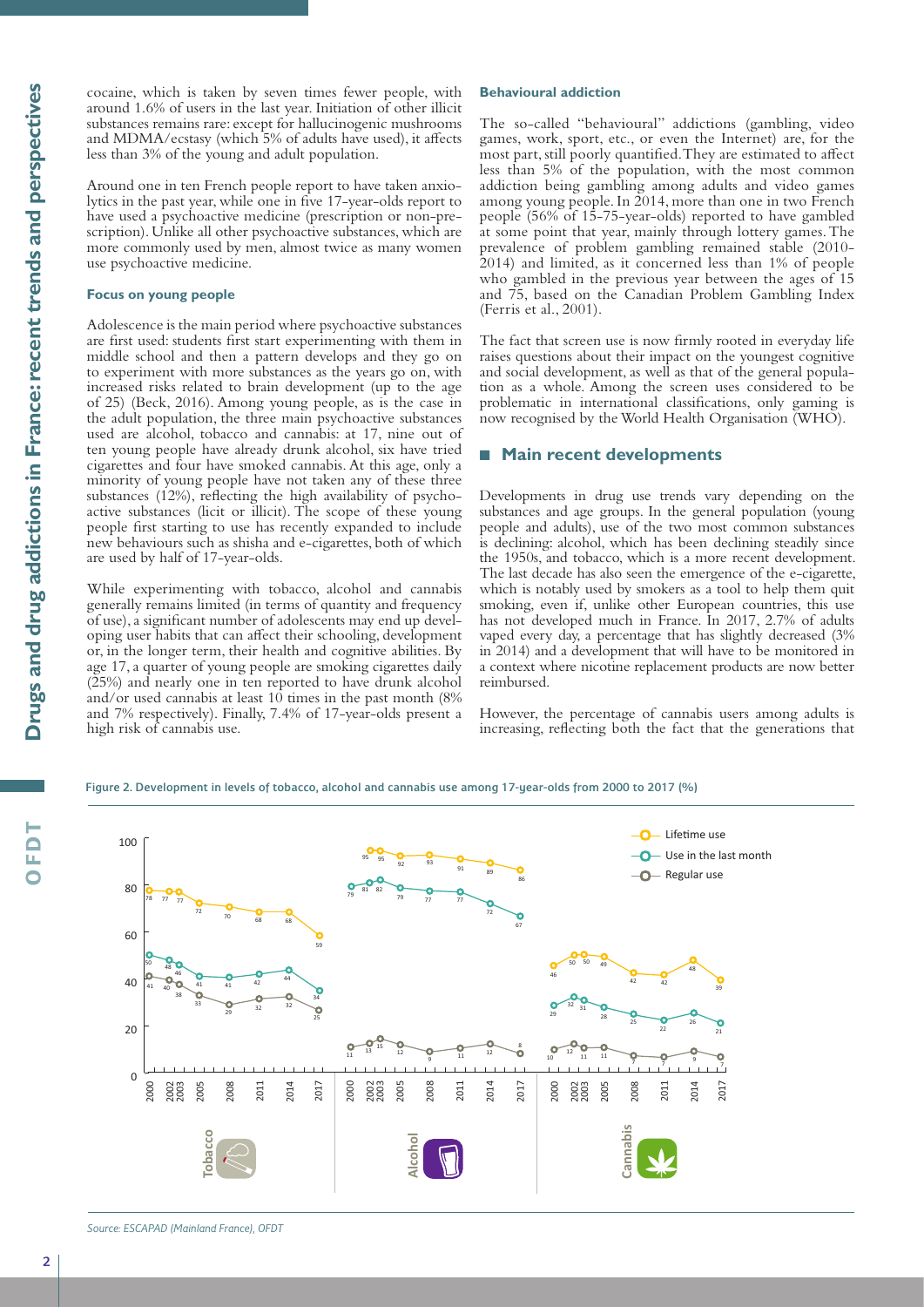have been using this substance since it became widely available (from the 1990s onwards) are now growing older and that less young people are starting to use cannabis.

#### **A decrease in use among young people**

Although levels of psychoactive substance use are significant among young people under 25, the level of tobacco, alcohol and cannabis use is considerably lower than those observed in the early 2000s. This is particularly true for tobacco smoking, with levels decreasing rapidly since 2014. Developments in young people's attitudes towards alcohol are also reported: while the majority of 17-year-olds have tried alcohol, the percentage of young people in this age bracket that have never had a drink has almost tripled in fifteen years (14% in 2017). As for cannabis, its level of diffusion is now declining, but the proportion of problem users is increasing (a quarter of 17-year-old users in the year).

However, the number of young people using stimulants (MDMA/ecstasy and cocaine) has increased significantly among minors, even if this remains limited to certain sectors of the adolescent population (fans of the so-called recreational environment). This increase in use of stimulants can also be seen in the adult population, particularly with regards to cocaine, which is now reaching peak figures (more than 1.6% of users in the year). This is particularly due to the increased availability of these substances and their positive image.

In addition, during the 2010s, the emergence of new psychoactive substances (NPS) imitating the effects of traditional illicit drugs was reported both in France and Europe. The diffusion of NPS remains limited to date: use of synthetic cannabinoids, which are the most commonly identified NPS with cathinones, concerns 1.3% of adults and 4% of 17-yearolds. These users tend to be young, male, graduates and live in an urban setting.

Generally speaking, the range of drugs used today - both in Europe and France - is becoming increasingly more diverse and user practices are still characterised by polydrug use.

# **Development in patterns and illicit drug user profiles**

Far from the well-established perception of drug users being injecting heroin addicts, illicit drug users have very diverse profiles and different practices and patterns of using substances. Heroin is now mainly snorted, while the number of people using cocaine in a "base" form, i.e. transformed by the users themselves to be inhaled (crack cocaine or free base), is increasing. Overall, among the drug user population, the proportion of injectors, which had been declining since the early 2000s, appears to be stabilising. In this context, injecting appears more clearly as an indication of vulnerability.

In line with the growing difference in patterns of drug use, there is a greater variety in user profiles, from socially integrated users (whether they frequent recreational settings or not) to precarious users (now including a significant proportion of young "wanderers" and migrants). Finally, in recent years there has been greater access to illicit substances (by post or home delivery, through social networks, etc.).

#### **Health and social harm that remain significant**

Smoking and harmful alcohol consumption are the two main causes of preventable mortalities in France and are responsible for one in five deaths (73,000 deaths per year can be attributed to tobacco and 41,000 to alcohol). This estimate of alcohol-related deaths (41,000 per year in 2015) is lower than the previous one (49,000 deaths in 2009), not so much because people are using less on a daily basis but more because diseases related to excessive alcohol use are now being treated better.

Tobacco-related deaths are mainly caused by lung and head and neck cancers as well as respiratory and cardiovascular diseases. The diseases responsible for alcohol-related mortality rates are cancers (head and neck cancer, as is the case with tobacco use, as well as oesophagus, liver, colorectal and breast cancer), those affecting the digestive system (mainly liver disease), cardiovascular diseases (strokes) and nervous system disorders. Alcohol also plays a part in deaths caused by traumas (e.g. road accidents). Like alcohol-related deaths, more men are affected by tobacco-related deaths than women because they use more of the substance. While the number of tobacco and alcohol-related deaths are decreasing, the number of women affected by tobacco-related deaths is not declining.

Deaths related to illicit drug use is mainly from acute intoxications, with opioids playing a major role. Nevertheless, in recent times, few cases of acute cannabis intoxication have been reported: since 2013, around 30 cannabis-related deaths (often involving it being used with other substances) have been recorded on the drug and substance abuse-related death register each year (DRAMES). These figures reflect an increased awareness among addiction experts, who are now being asked to report on deaths due to vascular complications (heart attacks or strokes) following cannabis use.

Although the mortality rate related to illicit drug use is much lower than that of tobacco and alcohol, use of these substances can cause significant health and social harm, particularly among young narcotic users, who have a seven times higher mortality rate than adolescents not using the substance in the same age bracket.

Finally, certain methods of using are the root cause of hepatitis C (HCV) transmission, such as sharing syringes and paraphernalia equipment for preparing, sniffing and inhaling drugs. However, the development of treatments for this infection makes it possible to envisage HCV being eliminated within the next ten years, in accordance with the World Health Organisation's commitments.

#### **Developments in supply**

Over the past two decades, the market for illicit drugs and psychoactive substances has continued to transform globally, both in terms of demand and, above all, supply. While the turnover for the alcohol industry is estimated to be around €25 billion in France, compared to €19 billion for tobacco, the cannabis market is valued at €1.1 billion, as part of an illicit national drug market which is valued at  $\epsilon$ 2.3 billion, according to the latest national estimates (Ben Lakhdar et al., 2015). This market therefore remains dominated by cannabis, despite a significant increase in cocaine and heroin. The quantities of seized drugs are one of the indicators of the growth in supply. The year 2017 was marked by a record volume of herbal cannabis seizures (20 tonnes in 2017, compared to less than 5 tonnes in 2013), although it remains lower than the volume of resin or cocaine seized (17.5 tonnes in 2017, compared to 5.6 tonnes in 2013) (UNODC, 2018). Today, cannabis resin and heroin seizures in France are among the most considerable in Western Europe, both in terms of volume and the number of seizures. France is a prime location for trafficking illicit substances and it is split into three main areas: a trafficking route for Moroccan cannabis resin that has been imported from Spain, which then passes through France to reach the Netherlands and Belgium, and the two routes coming from these two countries, which are hubs for distributing cocaine, MDMA/ecstasy and heroin to Spain and Italy.

In recent years, cannabis, which already accounted for most of the illicit retail drug market, appears to have increased its share of this market as a result of a combination of increased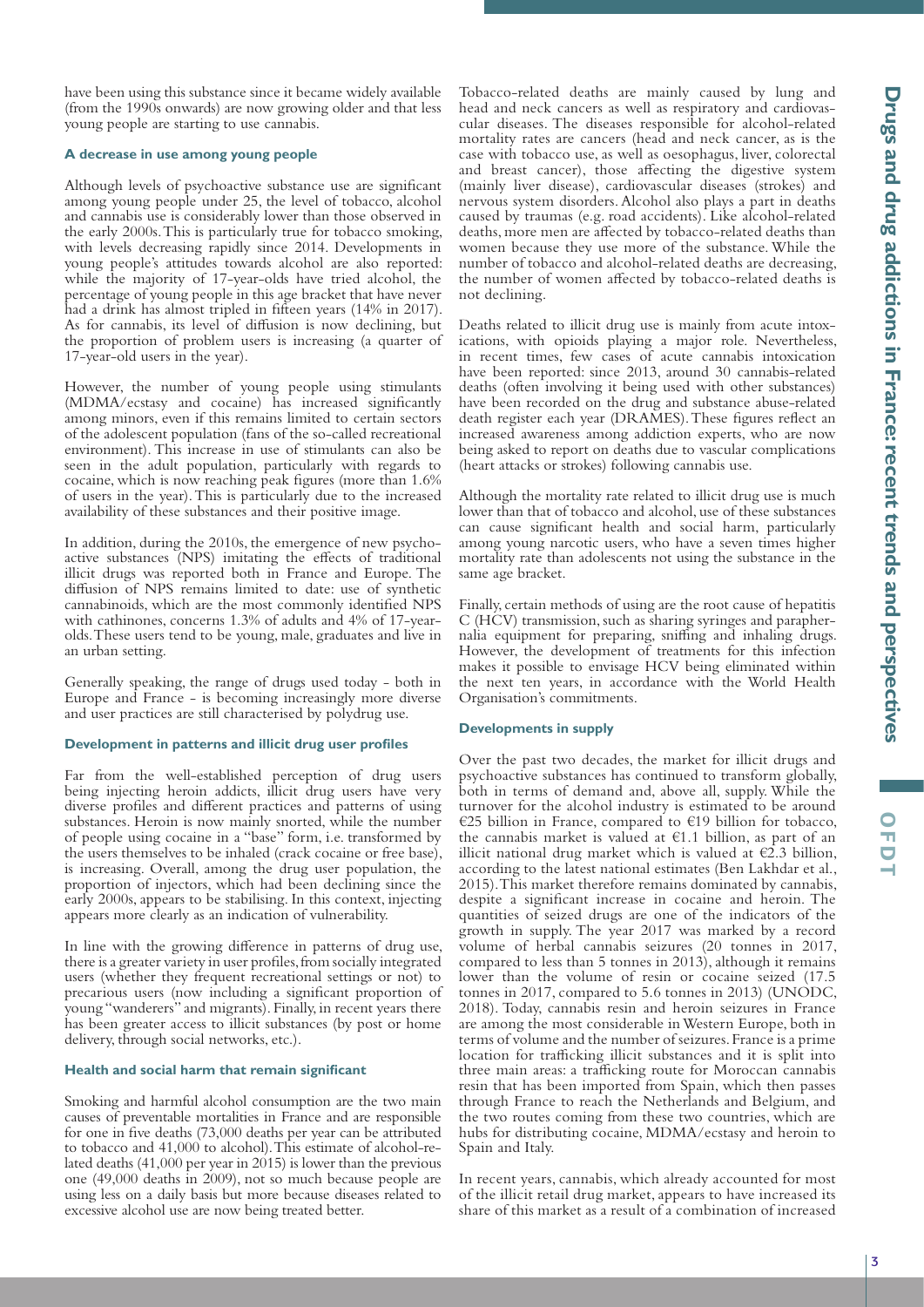**Drugs and drug addictions in France: recent trends and perspectives**  Drugs and drug addictions in France: recent trends and perspectives

**OFDT**

domestic production (people growing the substance themselves), a boost in trafficking from other regions of the world and an increase in different delivery methods. The volumes of herbal cannabis (23% of cannabis seizures in 2017, compared to 10% in 2013) and cannabis plants (nearly 140,000) intercepted by law-enforcement services (customs, gendarmerie, police) reflect the growing importance of herbal cannabis on the French cannabis market. Although it is still dominated by resin, herbal cannabis now seems to meet user demands, especially among the younger population.

At the same time, with widespread access to the Internet, online markets have become more significant. In 2017, the EMCDDA identified more than 670 new psychoactive substances (NPS) in Europe (68 substances in this category were identified at least once in France between 2008 and 2017). NPS are now subject to standardised alert and compliance checks both on a European and national level.

Drug supply is therefore constantly changing, this can particularly be seen by the increased potency of substances, probably reflecting the fact that users are looking for faster and more intense effects. Indeed, there has been a development in the substances circulated, with more people growing their own cannabis and the production of this drug and the relevant trafficking networks becoming professional, who select specific seeds in order to optimise the potency of the active ingredients (in the case of resin, the rate of tetrahydrocannabinol - THC - has almost quadrupled in 15 years). Similarly, available data shows a significant increase in the purity of cocaine and the potency of MDMA in ecstasy tablets.

# ■ Public responses

Faced with these rapid changes in the market, the range of public responses to the phenomenon has broadened, both nationally and especially internationally.

To address the consequences of addiction, which are multifaceted by nature, the public policies implemented are mainly centred around evidence-based knowledge, as well as around strategies and interventions that have proven to be effective (evidence-based policy). In France, successive government plans to combat addiction, particularly the National Action Plan on Addictions (2018-2022) (MILDECA, 2018), have developed public responses based on three main areas:

n prevention and early intervention;

 $\blacksquare$  health care for drug addiction and harm reduction;

nresponse to drug use and drug trafficking through the criminal justice system.

# **Prevention: an aspect of public policy that is rarely a priority**

While there is an international consensus on the need for a policy based on information, education and prevention that is aimed at deterring problem use or addiction, there are low funding levels for prevention policies in France and throughout the world. In France, prevention activities are mainly based on communication campaigns planned by the French Public Health Agency since the late 1970s, first on tobacco and alcohol, then on illicit drugs from the mid-1980s. More recently, campaigns have focused on questioning substance use more directly and explaining more about their dangers, while attempting to target a wider variety of user profiles (beyond just drug addicts). While at the end of the 1990s communication campaigns were also aimed at peers and "reference" adults (especially adolescents' parents), the latest campaigns are mainly aimed at the general public by engaging social marketing codes.

#### **Care and harm reduction: increasing numbers of new outpatient admissions**

In France, the harm reduction policy, which has been added to since the late 1980s in response to the AIDS epidemic (Beck et al., 2016b), was formalised by the law on the modernisation of the health system of 26 January 2016. It establishes a legal basis for harm reduction actions (HR distribution of equipment, rapid diagnostic tests, substance analyses, etc.) that improves professionals' practices, but also those of self-help associations, to prevent the negative consequences of illicit drug use and improve the link between prevention and health care. This legal consolidation of HR has also paved the way for experimenting, for a period of six years, with drug consumption rooms in two cities (Paris then Strasbourg) as of October 2016.

In terms of treatment for drug users, France has been relying on a scheme that was re-founded at the end of the 1990s based on the concept of addiction. The reference to this idea has led to the extension of the scope of treatment for behavioural addictions and, more particularly, for pathological gambling which, since 2008, has been included in the action plan of the Interministerial Mission for the Fight Against Drugs and Drug Addiction (MILDT, then the Interministerial Mission for Combating Drugs and Addictive Behaviours (MILDECA). The health care system, which is divided into three sectors (primary care, hospital and medico-social system), offers a combination of prevention, care and harm reduction measures. The medico-social system is based on national treatment and prevention centres for addiction (CSAPA) and harm reduction facilities (CAARUD). It offers a primary care service that is specialised in addiction and that focuses on supporting people who are struggling with their substance use. In 2017, 293,000 people were seen to in CSAPAs (approximately 450 in France), which represents an increasing number of new outpatient admissions (+17% compared to 2010). While the main grounds for primary care remain centred around alcohol (50%), cannabis (20%) and opioids (15%), requests for tobacco-related treatment appear to be on the rise (8%). User profiles for people attending CSAPAs remain very different depending on the substance, with cannabis users having a lower average age, especially among those who use youth addiction outpatient clinics (CJCs). In addition, in 2015, 75,000 people were seen to in CAARUDs (of which there are 146). Some drug users also go to hospitals and primary care settings.

#### **An increasingly systematic criminal response**

In the fight against illicit drugs, public response is also reflected in criminal policies. Almost fifty years after the promulgation of the 1970 French Law on Narcotics, prohibiting drug use and trafficking, the number of people being penalised for drug use remains high, judging by the increase in arrests, in the criminal response rate, in the prosecution rate and in the rate of convictions with use as a main offence. Arrests related to narcotics use represent a litigation of around 200,000 proceedings per year, which mainly concern cannabis. In addition, among judicial sentences, as a result of simplified procedures avoiding resorting to imprisonment, fines have become the widespread penalty for using, to the detriment of measures with a health-related aspect, which represent an increasingly smaller proportion of the criminal response to narcotics users. The reform of the 1970 French Law on

Narcotics, undertaken in 20181 , extends this development by simplifying the process but without changing the type of response to users.

*<sup>1.</sup> As part of the first reading of the justice draft reform, on 23 November 2018, the National Assembly introduced a criminal fine procedure of 200 euros for using narcotics.*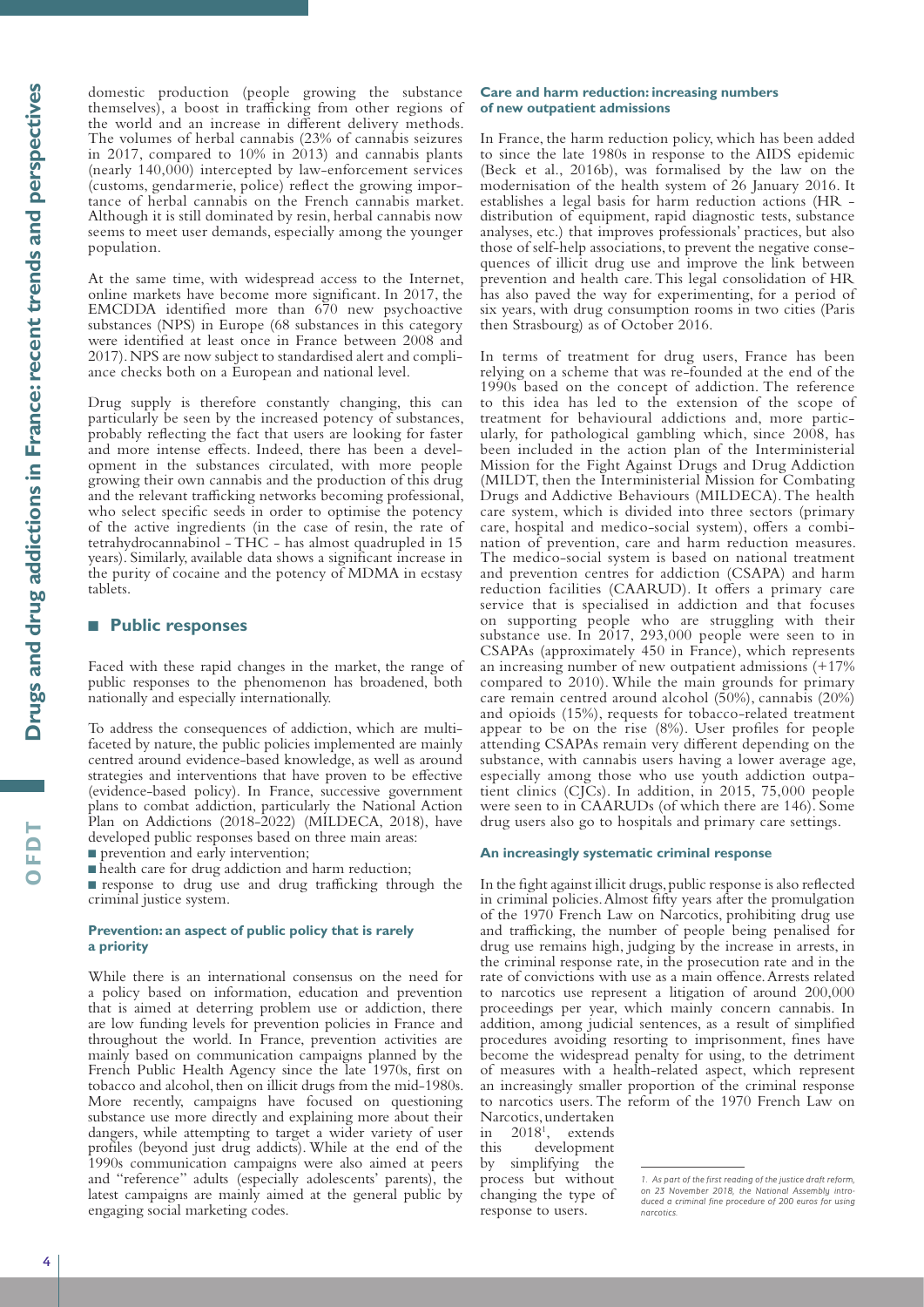**OFDT**

#### **Responses developed in a new international environment**

The public responses developed in France are part of an international framework that is undergoing considerable changes. Recent times have particularly been marked by the organisation of the United Nations General Assembly Special Session on Drugs (UNGASS) in April 2016, which debated the "failure of the war on drugs". In addition, since 2012, Uruguay, Canada and 11 states in the USA (and Washington DC) have legalised the recreational use of cannabis<sup>2</sup>, opening up a legal cannabis market to adults that is regulated by the public authorities.

This breach in the prohibitionist model that has been in force since the Single Convention on Narcotics of 1961 constitutes a change in international standards, prohibiting the possession, purchase and sale of narcotics, including for personal use. The United Nations conventions are now being challenged because around 40 countries in the world and more than half of the American states now authorise the medical use of cannabis, in very different forms (Obradovic, 2018). While research on the medical use of cannabinoids has long been hindered by the prohibition of these substances, various forms of national legislation of medical cannabis have been introduced in recent years, and this movement has been gaining momentum since 2012. These legislative initiatives, which have had a significant impact in Europe, could explain the development of certain perceptions and representations of drugs.

# **Perceptions and opinions on drug-related public policies**

The latest French data underlines that the large majority are in favour of so-called "therapeutic" cannabis<sup>3</sup>. In addition, opposition to legalising its recreational use remains predominant, in a context where tobacco smoking and alcohol abuse are still considered to be the main problems in society in terms of public health. Finally, a large majority of respondents support the principle of drug consumption rooms, with more than 80% considering that the two rooms currently in operation in France are "a good thing".

# Q **International perspectives and areas for reflection**

The developments observed in France are part of a general trend of declining numbers of lifetime use and use of psychoactive substances among adolescents aged 13 to 15 in Europe (Ehlinger et al., 2016; Inchley et al., 2018).

#### **Tobacco: a "denormalisation" process in progress**

Of all addictions, tobacco is unique because, besides the fact it has almost no psychotropic effects, it is highly addictive. Similar to the successful policies carried out in other countries for combatting tobacco

smoking, particularly in North America (United States, Canada) (WHO, 2017), in recent years, France has seen positive developments in reducing tobacco use (Beck et al., 2019). However, despite the good results reported recently, France

#### Figure 3. Number of litres of pure alcohol per year and per capita for people aged 15 and above, EU member states and other countries with comparable development levels in 2015



*Source: WHO (data available online: http://apps.who.int/gho/data/node.main-euro.A1039?lang=en showonly=GISAH)*

Note: this data comprises the total number of litres of pure alcohol contained in the volumes of alcoholic beverages, whether they are sold through an official sales channel or not.

*<sup>2.</sup> Colorado, Washington State, Alaska, Oregon, California, Maine, Massachusetts, Nevada, Vermont, Michigan and Illinois.*

*<sup>3.</sup> Since December 2018, a committee of experts from the French National Agency for Medicines and Health Products Safety (ANSM) has been responsible for setting up a two-year trial of therapeutic cannabis in France, targeting patients suffering from neuropathic pain that is refractory to therapies, and certain severe forms of epilepsy that are treatment-resistant, as part of supportive oncological care, in palliative situations, when there is painful spasticity due*  to multiple sclerosis or other pathologies of the central nervous system. This committee issued an opinion on 26 *June 2019 in favour of carrying out an experiment. The principle of this experiment was confirmed by the ANSM on 11 July 2019.*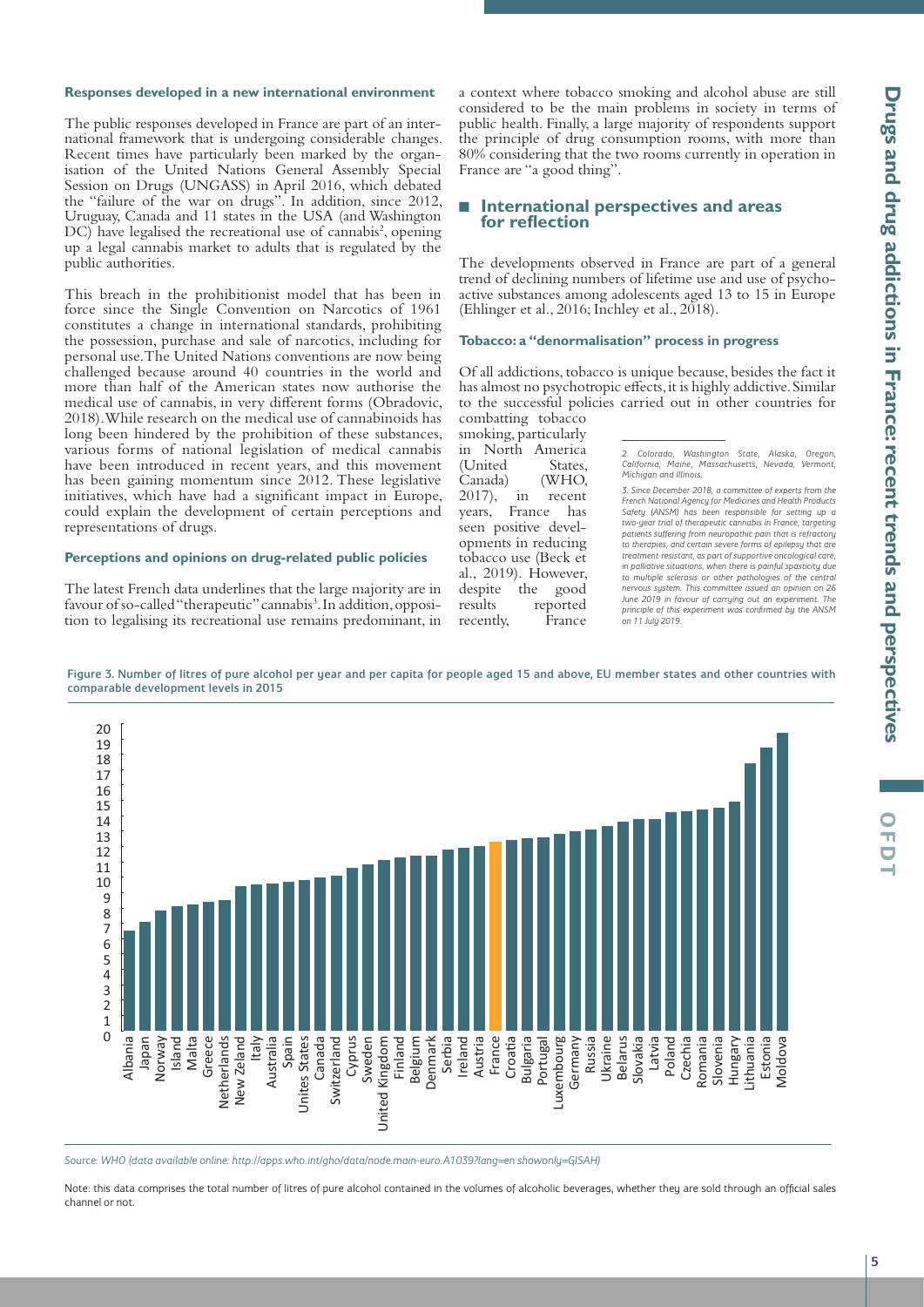still has one of the highest prevalences of daily smoking in Western Europe (27%), particularly among adolescents (25%) of 17-year-olds are daily smokers) and pregnant women (25% of pregnant women smoked while they were pregnant). This is even more evidenced when compared to the United States, Australia or New Zealand.

However, in terms of tobacco smoking, with the banning of cigarettes in public places (2007-2008), then the ban on selling them to minors (2009) and the policy of gradually increasing tobacco prices and introducing standardised tobacco packaging (May 2016), France has regained its status as a pioneering country, a position it had for two decades, after the so-called Veil (9 July 1976) and Évin (10 January 1991) laws. The successive implementation of two multi-year intervention programmes by the public authorities (National Smoking Reduction Programme, PNRT, and then the Programme for Combatting Tobacco Smoking, PNLT) supports the efforts to achieve the main objectives of reducing the number of daily

smokers to less than 20% within ten years and ensuring that the next generation of children to be born becomes the first generation of non-smokers.

# **Alcohol: is there conflict between health and economic issues?**

In terms of alcohol consumption, France has an intermediate position in Europe, despite selling considerably more than the EU average and significantly more than all countries outside the EU. According to a recent European survey (Palle et al., 2017), France is one of the countries with the highest percentage of daily use (13%), in 6th place behind countries such as Bulgaria, Portugal and Spain. With a prevalence of 33% of people experiencing heavy episodic drinking (HED) within the year, France is close to the European average and ranks 15th out of 28 European Union countries in terms of sales per capita. The volumes of alcohol consumed remain among the highest in Western Europe.

#### Figure 4. Cannabis, cocaine, MDMA and opioids. Last year prevalence among young adults (aged 15-34)











*Source: EMCDDA 2019 EU Dashboard, online: http://www.emcdda.europa.eu/countries/drug-reports/2019/france/eu-dashboard\_fr*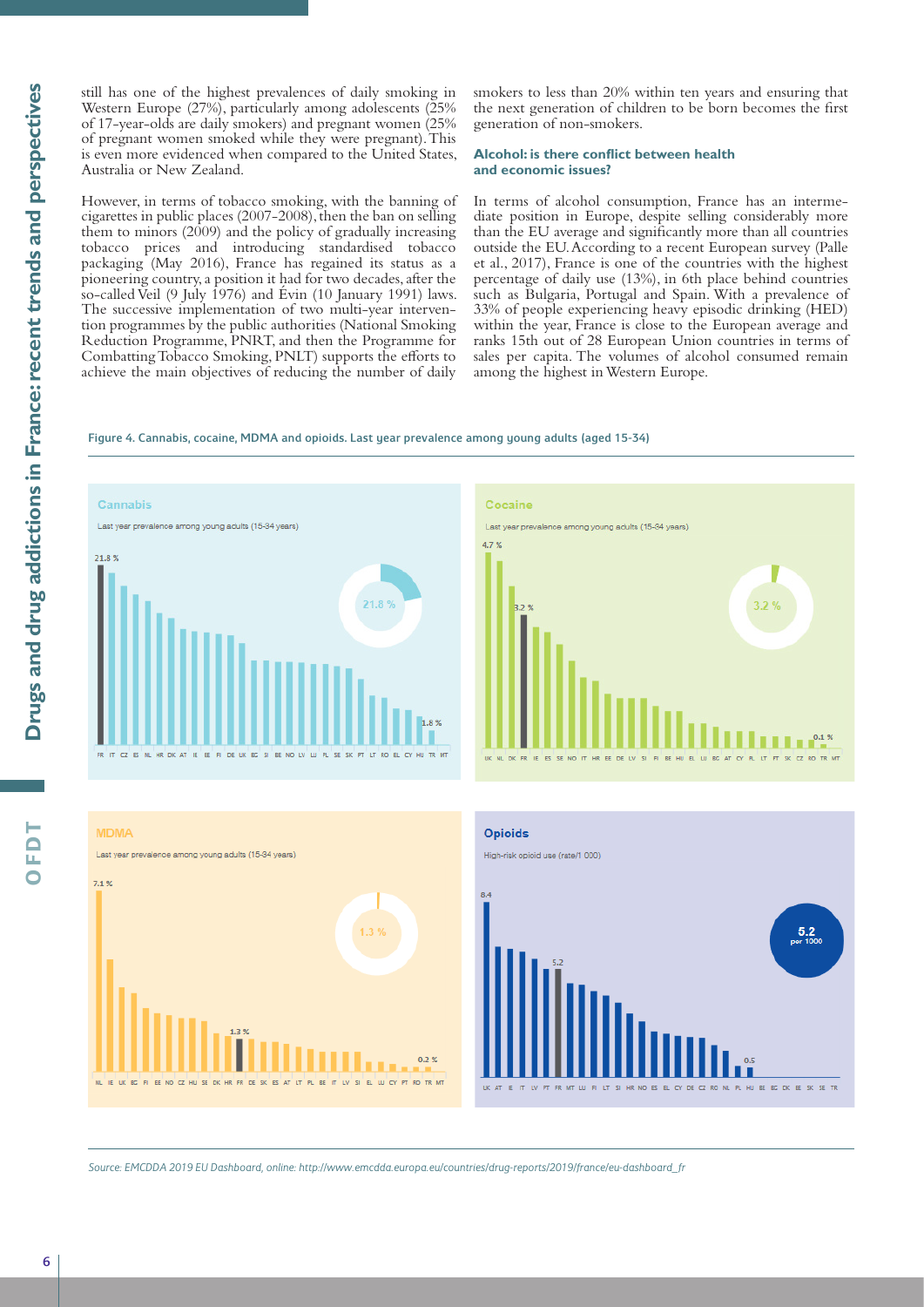Despite the prevalence of excessive alcohol consumption, as highlighted in a report by the Court of Accounts published in 2016, public policies for combatting alcohol are struggling to receive the same kind of momentum as those concerning tobacco in France (Obradovic and Beck, 2016) and also, more broadly, in Europe. It is indeed difficult to find a balance between health and public safety issues on the one hand, and economic issues on the other, as the weight of the economic factor in this sector is very significant in France in particular. To prevent and combat harmful uses of alcohol, public policies have made alcoholic beverages less accessible, especially for the younger generation; have tried to make alcoholic products seem less appealing by imposing certain regulations on their appearance and have promoted the idea of identifying and treating at-risk users. With regard to young consumers, professionals report that they are struggling to make them come to specialised structures, particularly Youth Addiction Outpatient Clinics (Obradovic and Palle, 2012). While information campaigns are regularly conducted by the public authorities, they are less frequent than those for tobacco. In May 2017, the French Public Health Agency and the French National Cancer Institute made 10 recommendations to the general public on consumption benchmarks: no more than 10 standard glasses a week, and no more than 2 a day, and to have days of the week without any alcohol.

#### **Cannabis: France holds a unique position in Europe**

Within the European Union, France stands out for its high levels of cannabis use, particularly among young people. These levels are comparable with those of the highest using countries in the world (the United States and Canada) (Johnston et al., 2018; Rotermann and MacDonald, 2018; SAMHSA, 2017). France ranks first in the European table for both lifetime and yearly use of cannabis among the young and adult population (11% compared to the European average of 7%). French teenagers particularly stand out: 17% of students aged 15-16 had used it in the last month, compared to an average of 7% for the countries included in the ESPAD survey (The Espad Group, 2016). This has been the case since the 2000s. It is particularly pronounced among younger girls (more than 20%

#### **Legislatives references**

Law n° 2016-41 of 26 January 2016 on health system reform.

Law no. 91-32 of 10 January 1991, on combatting tobacco smoking and alcoholism (the so-called Evin Law).

Law No. 76-616 of 9 July 1976 on combatting tobacco smoking (the so-called Veil Law).

Law No. 70-1320 of 31 December 1970 relating to health measures to fight against drug addiction and combat the trafficking and use of poisonous substances, Official Journal of the French Republic of 3 January 1971, pp. 74-76.

Single convention on narcotic drugs, 1961. Treaty Series: Treaties and international agreements registered or filed and recorded with the Secretariat of the United Nations, 1964, vol. 520, I. N° 7511-7515, p. 151-417.

of women between the ages of 15 and 24 use the substance, while this figure rarely exceeds 15% in other European countries).

This high prevalence of cannabis in France contrasts with a more moderate use of stimulants than in other countries, particularly compared to the United Kingdom and Spain, which also have high numbers of cannabis users. Nevertheless, France has one of the highest rates of cocaine use in the European Union, after the United Kingdom and Spain, which have almost 10% of lifetime users and 2% of yearly users among 15-64-year-olds.

In terms of the spread of MDMA/ecstasy, France ranks 5th in the EU, with a lifetime use rate of 4.1% among 15-64-year-olds, which is half that of the countries with the highest rates of use (Ireland, Netherlands, United Kingdom, Czech Republic).

The use of other illicit drugs, such as heroin, is only reported by a very small proportion of the population, both in France and in other European countries (EMCDDA, 2018). With 5.7 opioid problem users per 1,000 inhabitants, France is one of the countries with the highest prevalence rates. This rate, which is lower than in the United Kingdom (8 per 1,000) and Ireland (6.2 per 1,000), is comparable to those of various other European countries (Portugal, Italy, Austria, Lithuania, Latvia).

#### **Psychoactive medicine: One of the highest prevalence rates in Europe**

Apart from opioid-based drugs, the most commonly used psychotropic drugs in France are anxiolytics. They seem to be prescribed more in France (ANSM, 2017) than in any other European country. France has the second largest use of benzodiazepines of eight European countries (the others being: Denmark, Germany, Italy, Norway, Spain, Sweden and the United Kingdom). Deviations from the guidelines, which are particularly common in France, mainly concern the treatment duration. Benzodiazepines also appear to be misappropriated by some young people for recreational use or "school doping".

#### **Opioids: increased vigilance in Europe in view of the epidemic in North America**

Among recent significant international developments, the one that stands out the most is the epidemic of both licit and illicit opioids in North America, with early warning signs of this in some European countries. Opioids, which are the leading cause of fatal overdoses in France and the world, include licit drugs such as tramadol (weak painkiller), morphine (strong painkiller) or opioid substitution treatments and illicit substances such as heroin or fentanyl derivatives. In France, there has been an increase in mortalities over the past 15 years, with opioid substitution treatments being involved increasingly (more often than heroin) in overdoses and there have been developments in the people affected, since some of the deaths (accidental or in a palliative care environment) do not seem to correspond to the usual drug user profile. The public authorities, who have noticed these indications, have introduced enhanced surveillance.

> All these developments show that policies to prevent addictive behaviour and combat drugs have an impact if they take into account the state of knowledge and are implemented over the long term (Beck et al., 2016a). However, the use of both licit and illicit drugs, is part of a global context where there are constant developments, which requires public authorities to regularly adapt their response methods and to assess their impact.